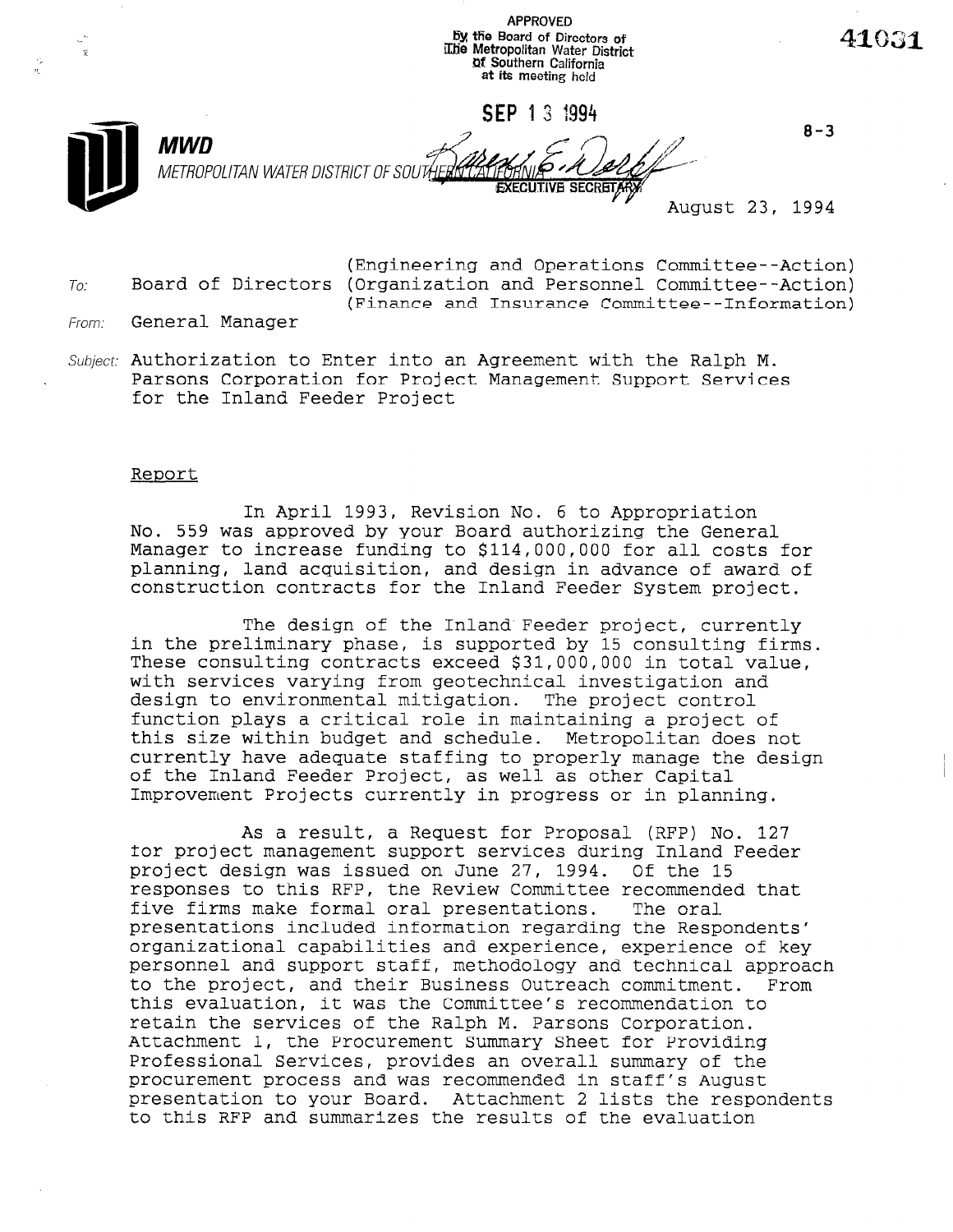### Board of Directors -2- August 23, 1994

process. Details of the scoring of the written proposals and oral presentations will be presented at the committee meetings.

Negotiations with the successful respondent are currently under way. The maximum amount payable for the required project management support services through final design is for a total amount not to exceed \$3,850,000. This amount is included in the funding previously authorized by your Board in Revision No. 6 to Appropriation No. 559.

This RFP established certified subconsultants' participation goals for Minority-Owned Business Enterprises (MBE) and Women-Owned Business Enterprises (WBE) at 7 percent and 15 percent, respectively. The Ralph M. Parsons Corporation has exceeded the MBE/WBE goals with subcontracting participation at 11.1 percent MBE and 17.7 percent WBE, as shown in Attachment 1.

Since your Board certified the Final Environmental Impact Report for the Inland Feeder project on February 9, 1993, no further environmental documentation is required to proceed with implementation of this project.

### Recommendation

It is recommended that the General Manager be authorized to enter into an agreement, in form approved by the General Counsel, with the Ralph M. Parsons Corporation, for a maximum amount payable of \$3,850,000 for project management support services for the Inland Feeder System project.

> John R. Wodraska General Manager

 $\n By  $\sqrt{\omega} \longrightarrow M \longrightarrow$  Gary M. Snyder$ 

Chief Engineer

Concur:

,'  $\overline{\mu}$ 

John R. General Manager

SMD/FEP:aj (bd:bdifproj.lbr/8184) Attachment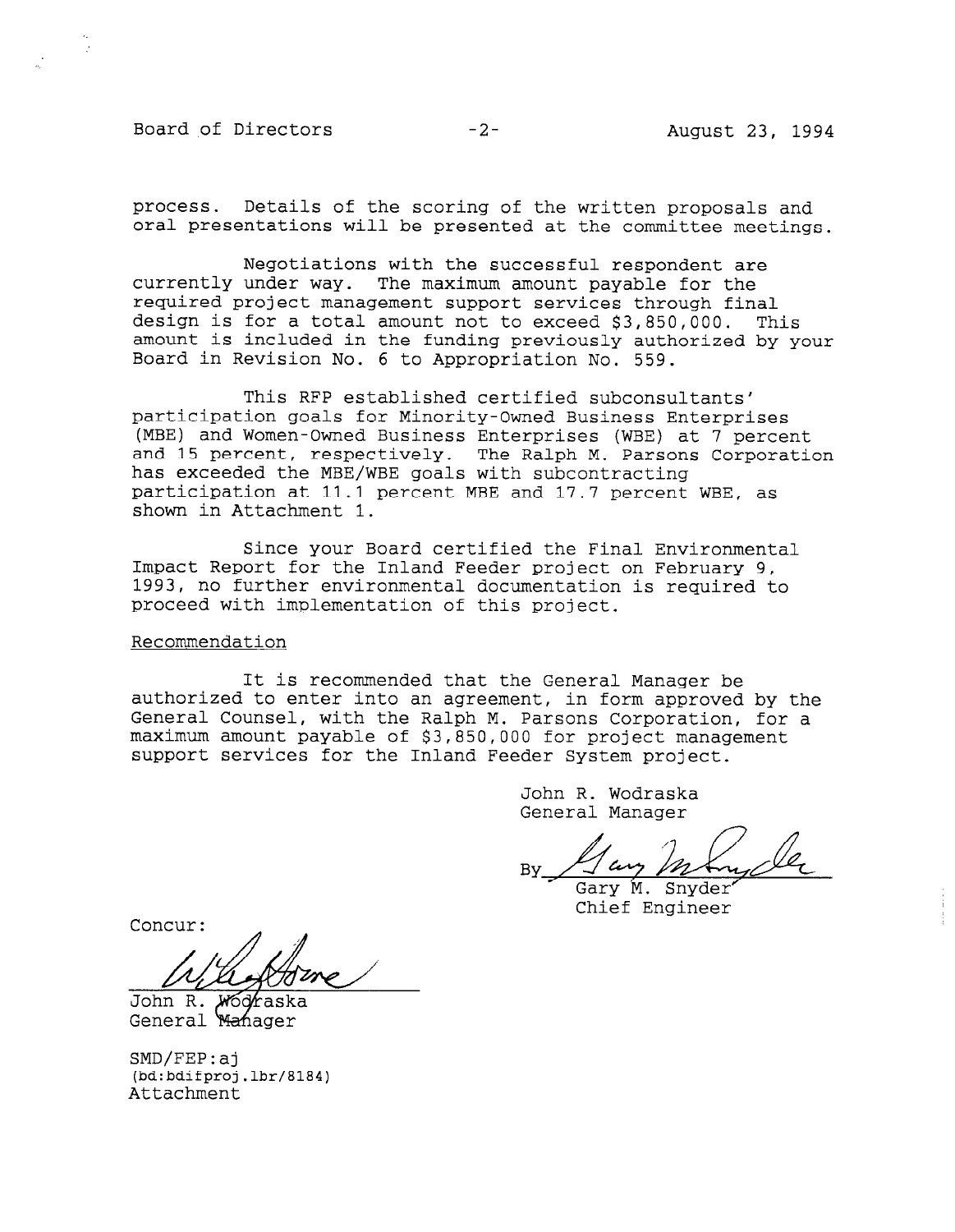## Attachment 141031

 $\frac{1}{2}$ 

| PROCUREMENT SUMMARY SHEET FOR<br>PROVIDING PROFESSIONAL SERVICES                                                                                                                                                                                                                                       |                                                                                                                                                                                        |  |  |  |
|--------------------------------------------------------------------------------------------------------------------------------------------------------------------------------------------------------------------------------------------------------------------------------------------------------|----------------------------------------------------------------------------------------------------------------------------------------------------------------------------------------|--|--|--|
|                                                                                                                                                                                                                                                                                                        | Date: August 24, 1994                                                                                                                                                                  |  |  |  |
| Consultant: The Ralph M. Parsons Company                                                                                                                                                                                                                                                               |                                                                                                                                                                                        |  |  |  |
| Project/Program Name: Project Management Support Services for the                                                                                                                                                                                                                                      | Inland Feeder Project Manuel Allen Manuel Manuel Manuel Allen                                                                                                                          |  |  |  |
| Brief Description of Services: To furnish individuals who will work with<br>Metropolitan staff in performing the following functions: (1) cost<br>control, (2) schedule, (3) change control, (4) document control, and<br>(5) report writing and graphics.<br>Total Amount of Contract: \$3.25 million |                                                                                                                                                                                        |  |  |  |
| Dept/Div: Engineering Division<br>Agreement Administrator:<br>James G. Gallanes                                                                                                                                                                                                                        | Funding Source:<br>O&M<br>$\Box$<br>Capital<br>$\boxtimes$<br>Reimbursable<br>$\Box$                                                                                                   |  |  |  |
| Evaluation Criteria: Organizational<br>capabilities and experience;<br>experience of key personnel and<br>support staff; methodology in<br>approaching the project; location;<br>and Business Outreach commitment.                                                                                     | Budgeted Item?:<br>$\boxtimes$ Yes $\Box$ No \$ 3.85 million<br>Out-of-Budget Item?:<br>$\Box$ Yes $\Box$ No \$<br>Solicitation Method:                                                |  |  |  |
| Number of Candidates:<br>Invited to Respond<br>$\boxtimes$<br>$\frac{320}{2}$<br>Submitting Proposals 15<br>X<br>Shortlisted 5<br>X<br>Contract Type:<br><b>Fixed Amount</b><br>⊠<br>Per Year<br>$\Box$                                                                                                | <b>RFQ</b><br>$\Box$<br>RFP# 127<br>$\Box$<br><b>RFP</b><br>Sole Source<br>□<br>Reason for any Sole Source Solicitation:<br>Emergency<br>$\Box$<br><b>Unique Nature</b><br>⊔<br>$\Box$ |  |  |  |
| Contract Is:<br>⊠<br>A New Agreement<br>An Amendment<br>$\Box$                                                                                                                                                                                                                                         | <u> 1980 - Jan Barat, margaret eta idazlea (h. 1980).</u><br>Total # of Active MWD Contracts with the<br>Same Consultant: $\Box$ one (1)                                               |  |  |  |
| Anticipated Length of Contract:<br>2 years                                                                                                                                                                                                                                                             | Total Maximum \$ Amount of Active MWD<br>Contracts with the Same Consultant: $$8.95$ million                                                                                           |  |  |  |

Hourly Rates: (Attached) Rates are being negotiated.

 $\mathcal{I}$ 

 $\tilde{\zeta}$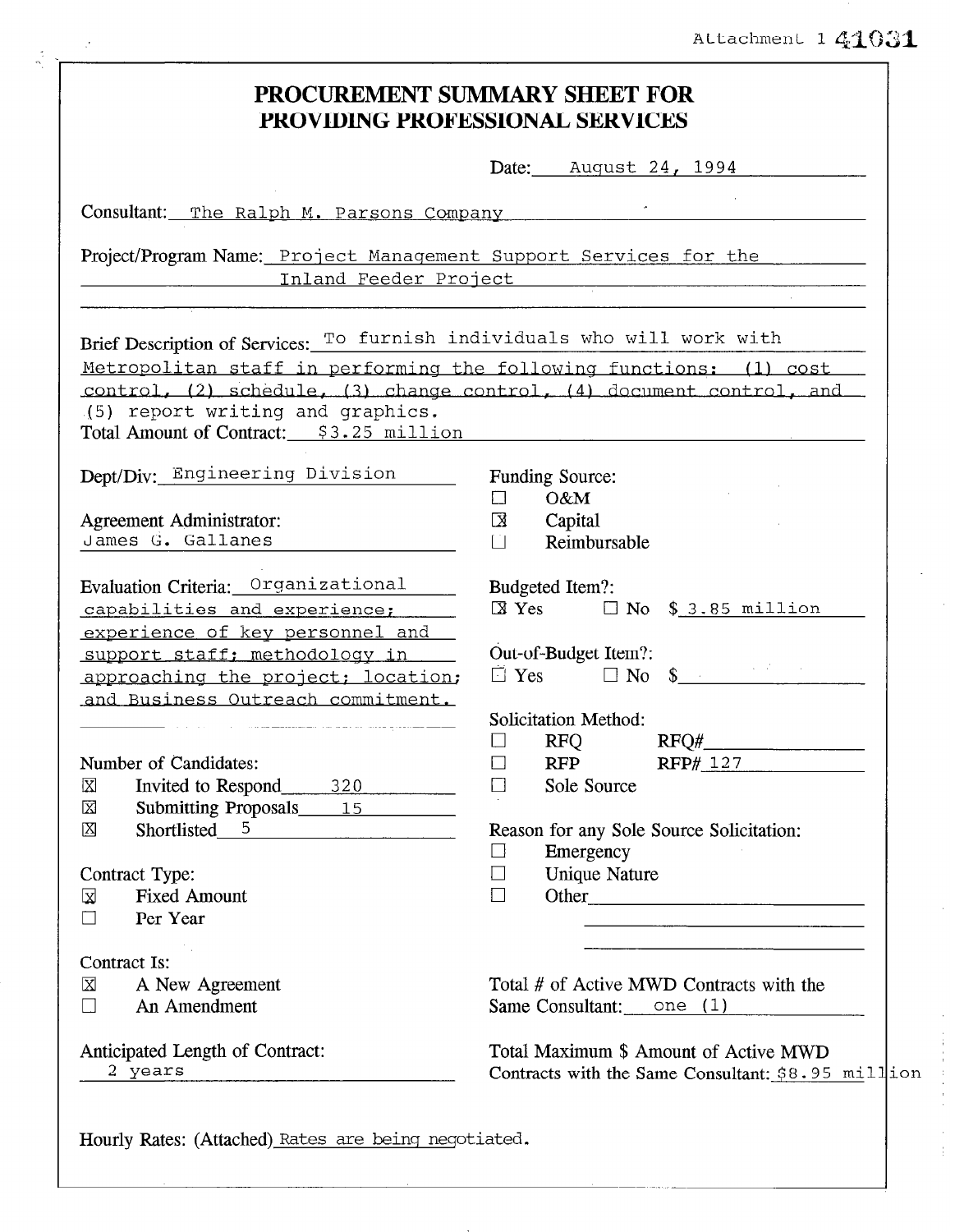### MBE/WBE PARTICIPATION FOR (NAME OF CONSULTANT)  $\frac{1}{2}$

š,

 $\alpha$ 

|                                                         | Project Goals        | MBE %<br>7                                | WBE %<br>15         |
|---------------------------------------------------------|----------------------|-------------------------------------------|---------------------|
| Consultant<br>(If Consultant is a<br>MBE or WBE)<br>N/A | Type of Services     | Participation<br>$MBE\%$                  | WBE%                |
| Subconsultant(s)                                        | Type of Services     | Participation<br><b>MBE</b><br><b>WBE</b> |                     |
| Fay Tech                                                | Report Writing       |                                           | 9.8%                |
| RCA & Assoc.                                            | Cost Control         |                                           | 7.9%                |
| <b>CMTS</b>                                             | Scheduling           | 11.1%                                     |                     |
|                                                         |                      |                                           |                     |
|                                                         |                      |                                           |                     |
|                                                         |                      |                                           |                     |
|                                                         |                      |                                           |                     |
|                                                         | Total Participation: | 11.1%<br><b>MBE</b>                       | 17.7%<br><b>WBE</b> |
|                                                         |                      |                                           |                     |